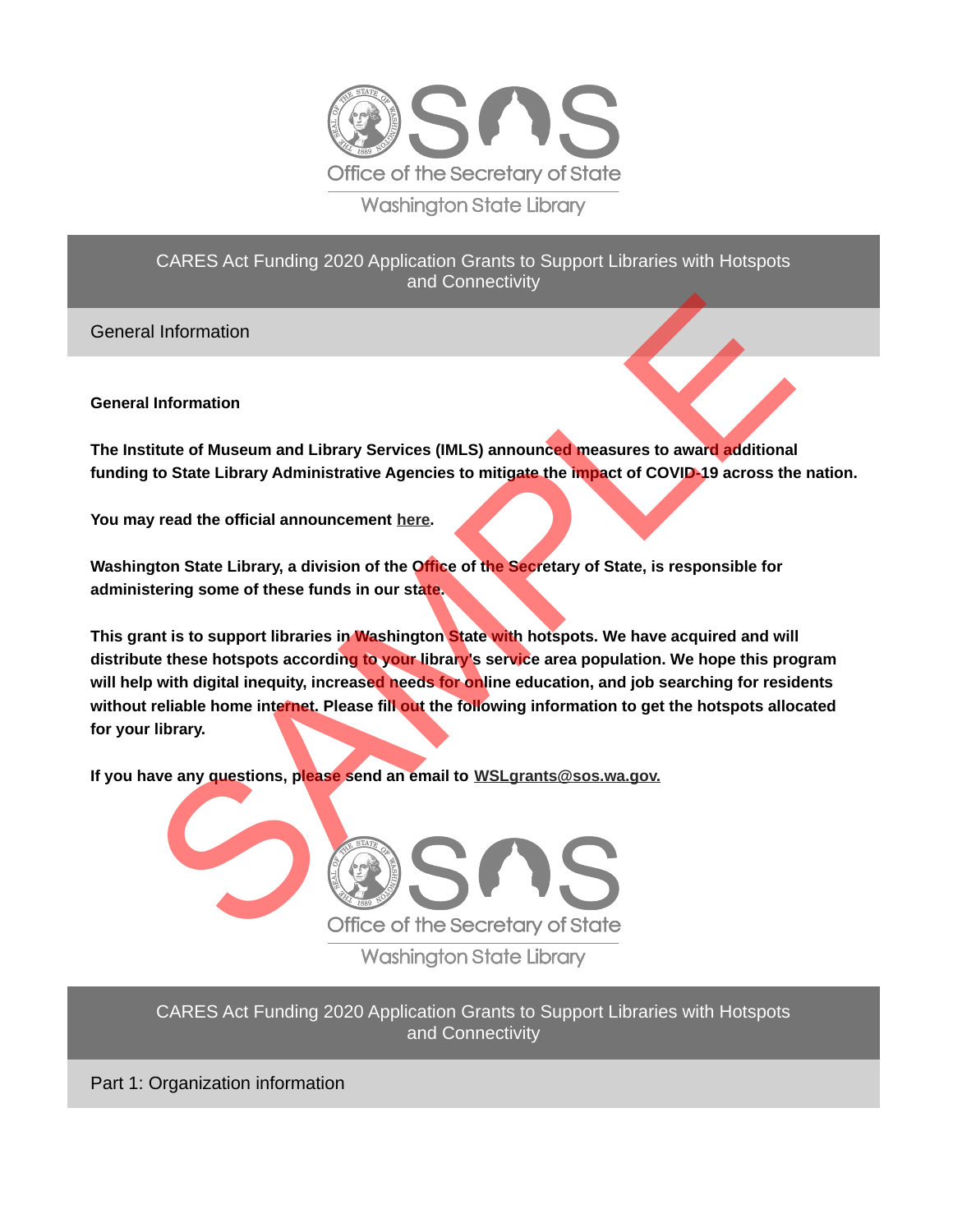- \* District/Organization/System name
- \* Branch, if applicable

\* Mailing address

\* City

\* State

- Zip code\*
- \* Statewide Vendor number
- \* DUNS number
- \* Tax ID number
- \* [Washington State Legislative District](https://app.leg.wa.gov/districtfinder/) Inches Condor number<br>Umber<br>Umber Constate Legislative District
- \* [Federal Legislative District](https://app.leg.wa.gov/districtfinder/)
	-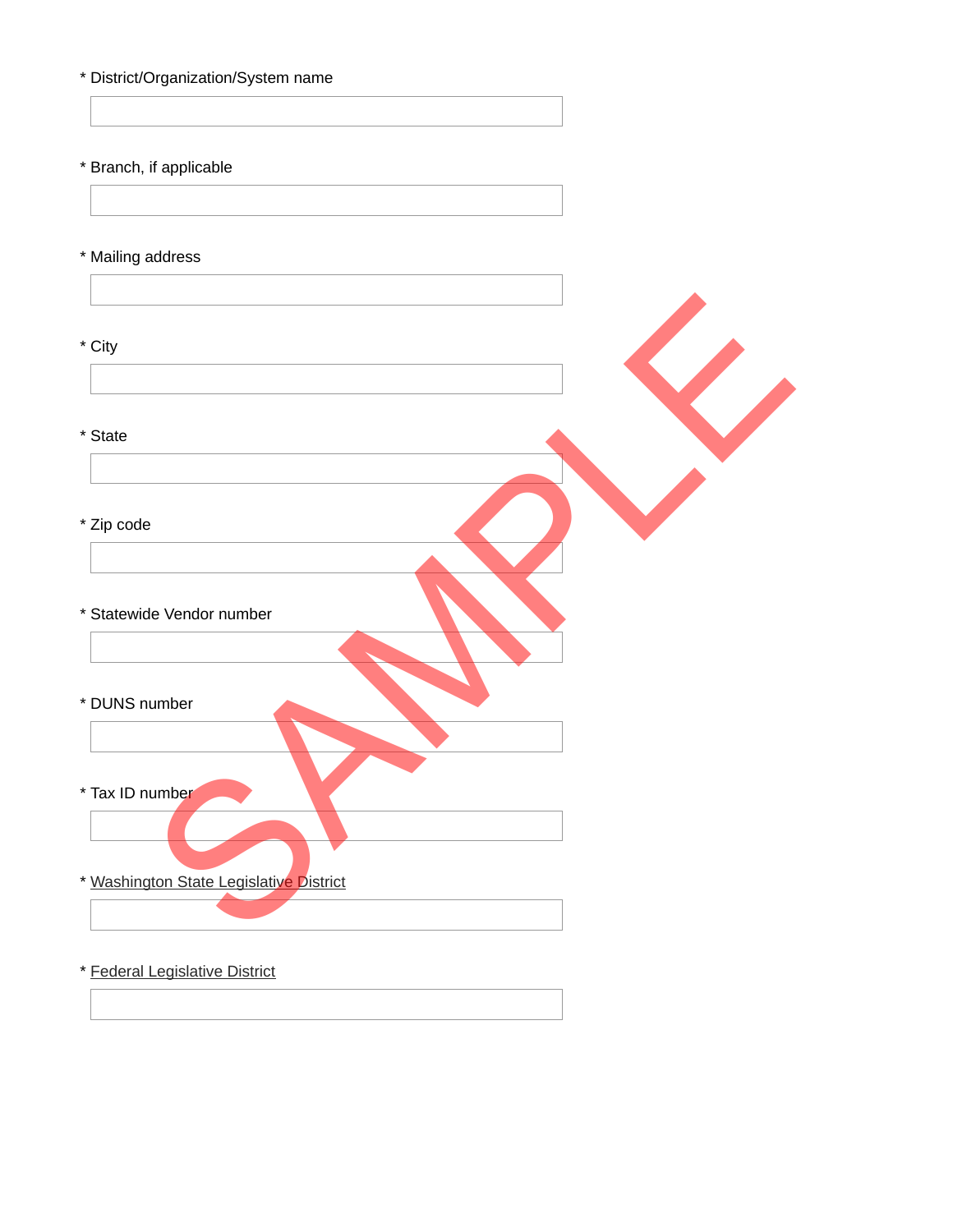The Contracting Authority is the person who has the legal authority to commit the applicant to a contractual \* agreement and to receive federal funding. Remember, these awards are federally funded and must be counted as part of the total federal funds received by the parent entity.

Contracting Authority name \* Title \* Email \* Telephone Part 1: Organization information (cont'd) CARES Act Funding 2020 Application Grants to Support Libraries with Hotspots and Connectivity **Grant Manager (if different from Contracting Authority)** Name **Title CONSTRACT SPRING** Washington State Library THE CONTROL CONTROL CONTROL CONTROL CONTROL CONTROL CONTROL CONTROL CONTROL CONTROL CONTROL CONTROL CONTROL CONTROL CONTROL CONTROL CONTROL CONTROL CONTROL CONTROL CONTROL CONTROL CONTROL CONTROL CONTROL CONTROL CONTROL CO

Email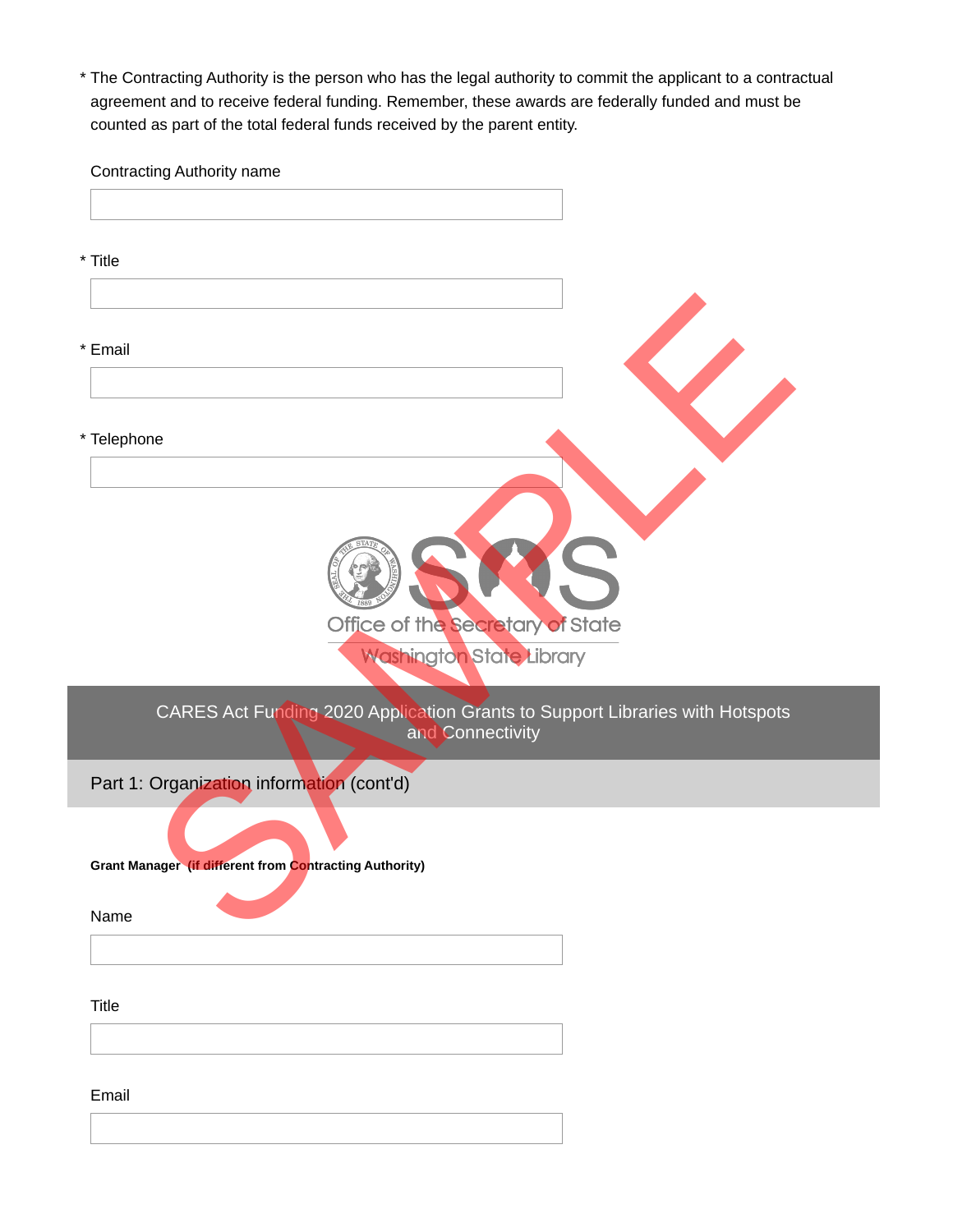

CARES Act Funding 2020 Application Grants to Support Libraries with Hotspots and Connectivity WGShington State Libraries with Hotspots<br>
and Connectivity<br>
Criteria<br>
submit an application if you answer yes to all of the following criteria<br>
submit an application if you answer yes to all of the following criteria<br>
will

Part 2: Criteria

## **You can submit an application if you answer yes to all of the following criteria.**

- \* You will submit a short, survey style report if selected. (We plan to sample a random group in order to fulfill our federal reporting requirements.)
	- Yes  $\bigcirc$
	- No  $\bigcirc$
- \* Your library has a valid agreement and will comply with the requirements of Children's Internet Protection Act (CIPA) Compliant, 20 U.S.C. § 9134(f) et seq.)

Yes  $\bigcirc$ 

No  $\bigcirc$ 

\* Which inter<mark>net</mark> provider do you pl<mark>an</mark> to contract with? *This is to get the correct SIM card*

Please indicate the number of hotspots you would like to accept. Each will include \$400 funding, \* approximately 10 months, to be used for connectivity.